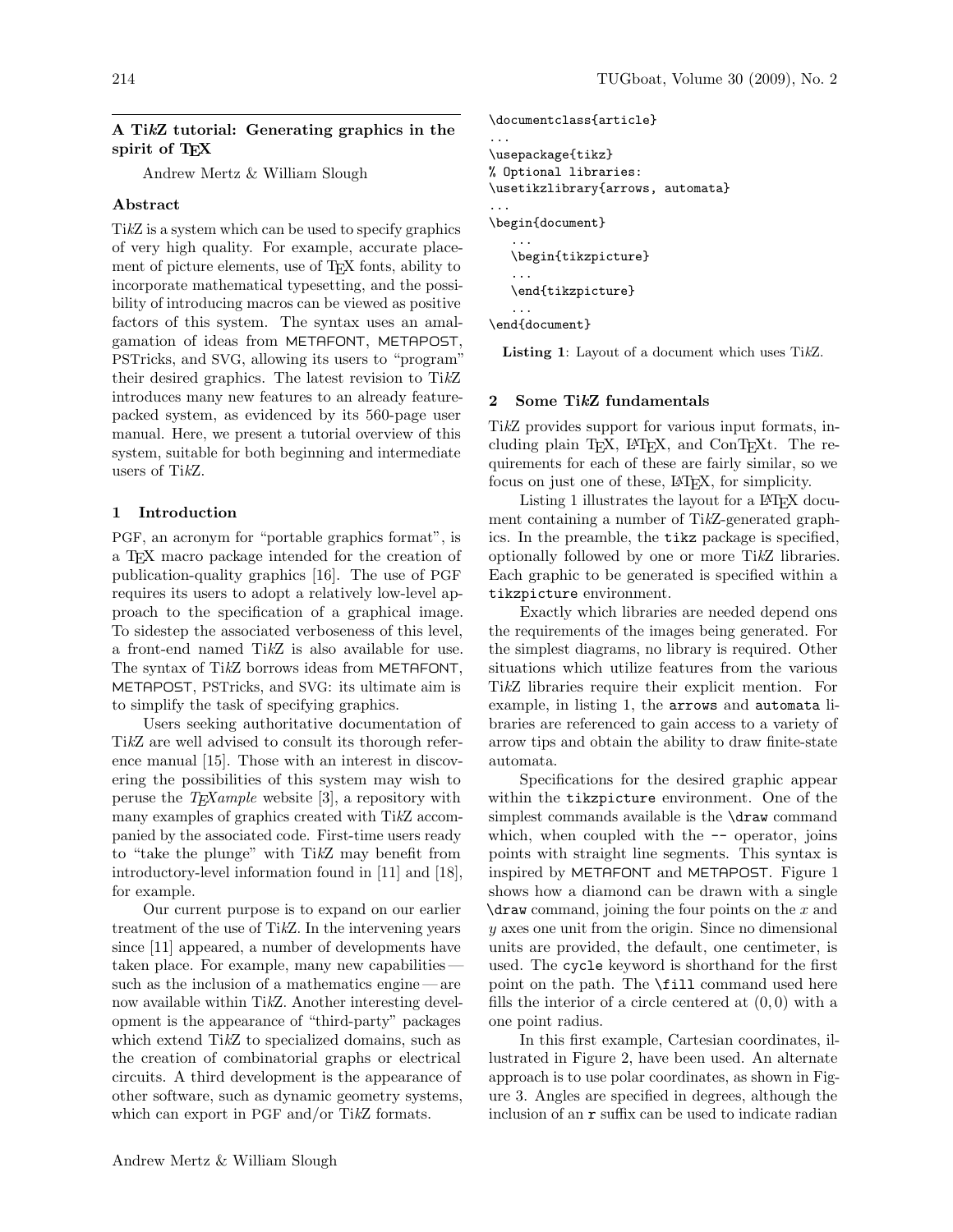```
\begin{tikzpicture}
 \draw (1,0) -- (0,1)-- (-1,0) -- (0,-1) -- cycle;\fill (0,0) circle (1pt);
\end{tikzpicture}
```
Figure 1: Drawing a diamond with a closed path, using points specified with the usual Cartesian coordinate system. The origin is shown with a filled circle.



**Figure 2:** Using Cartesian coordinates, the point  $P$  is denoted  $(a, b)$ .

measure. Thus, the point with Cartesian coordinates  $(0, -1)$  can be denoted in TikZ in a number of ways:  $(0,-1)$ ,  $(270:1)$ , and  $(3/2 * pi r:1)$ . In the last case, in addition to specifying radian measure we are making use of the arithmetic expression capabilities within TikZ to compute the value of  $\frac{3}{2}\pi$ .

A variety of options can influence the outcome of the \draw command. These options control such things as the pen color and width, whether or not to fill or shade the interior, and what line style is to be used— solid or dashed, for instance. These options are enclosed within square brackets and serve to modify the \draw command. Figure 4 provides an example of three \draw commands with a few options in effect. Multiple options, separated by commas, may appear.

So far, we have seen how the Ti $kZ$  -- operator can be used to draw line segments. There are other operators, including grid, circle, rectangle, and arc, which can be used to draw other shapes. For grid and rectangle, two opposing points of the desired shape are given. A circle is obtained with circle, which takes a center point and the radius; an ellipse requires a center point and two radii. A circular arc is specified by giving a starting point and



**Figure 3:** Using polar coordinates, the point  $P$  is denoted  $(\alpha : \ell)$ .

three values: two angles and a radius. Starting from the given point, an arc with the specified radius which sweeps between the two angles is drawn. Figure 5 shows a few examples of these operators.

The \coordinate command provides a handy mechanism to name a point. This is especially useful if the point is to be referenced more than once, since its definition is only needed once and referred to by name thereafter. Even in cases where only a single reference is needed, readability can be improved with the introduction of names. The Cartesian point  $(a, b)$ can be given the name P using the command

\coordinate (P) at  $(a, b)$ ;

Similarly,

\coordinate (P) at  $(\alpha : \ell)$ ;

names a point with polar coordinates. Once the coordinate  $P$  has been defined, it can appear in a subsequent  $\dagger$  x command as  $(P)$ , whereupon its defined value is used. For example, the diamond of Figure 1 can also be obtained with the code shown in Listing 2:

```
\begin{tikzpicture}
```

```
% Define four points
   \coordinate (P0) at (1,0);
   \coordinate (P1) at (0,1);
   \text{coordinate} (P2) at (-1,0);\text{coordinate} (P3) at (0,-1);% Draw the diamond
   \draw (P0)--(P1)--(P2)--(P3)--cycle;
\end{tikzpicture}
```
Listing 2: Drawing a diamond using named points.

The \node command extends the idea of a coordinate by associating shapes, such as circles and rectangles, and labels with a specified location. For example,

```
\node (N) at
   (0,0) [draw, shape=circle] \{\$v_0\$;
```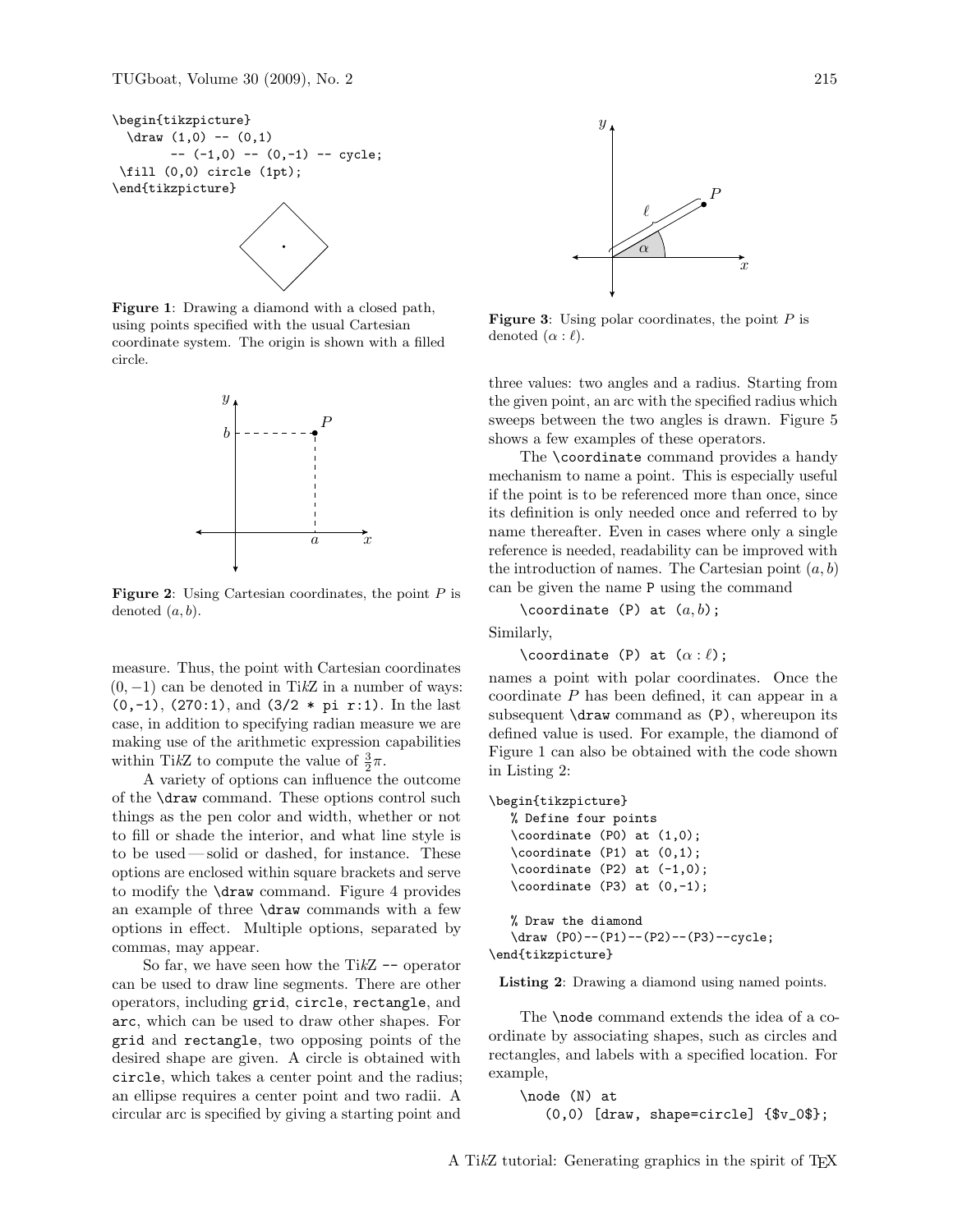```
\begin{tikzpicture}
  \draw [thick, dotted]
     (1,0) -- (0,1) -- (-1,0) -- (0,-1) -- cycle;
  \draw [ultra thick]
     (0:1.5) -- (90:1.5) -- (180:1.5) -- (270:1.5) -- cycle;
  \draw [dashed, thick, color=gray]
     (0 r:2) -- (pi/2 r:2) -- (pi r:2) -- (3/2 * pi r:2) -- cycle;
\end{tikzpicture}
```


Figure 4: Drawing diamonds using Cartesian and polar coordinates, using angles specified with degrees and radians. Options to \draw have been introduced to change the style of the line segments.

```
\begin{tikzpicture}[scale=2/3]
   \draw (0,0) grid (4,4);
  \draw (2,2) circle (2);
  \draw (2,2) circle (1 and 2);
  \draw (0,0) rectangle (4,-1);\draw (0,4) arc (90:270:2);
  \fill (0,0) circle (3pt);
\end{tikzpicture}
```


Figure 5: A sampling of TikZ path operators. As before, the origin is shown with a small filled circle. The scale option applied to the entire environment is used to resize the image.

defines a node named N which is to be placed at the origin along with a surrounding circular shape and an interior label of  $v_0$ . Like a coordinate, its name (in this case, N) can appear in subsequent commands. Since nodes have associated shape information, lines drawn between them don't extend to the center point, but stop at the perimeter of the shape.

If multiple nodes are defined within a graphic, it is convenient to use the \tikzstyle command to provide options which apply to all defined nodes. For example,

```
\tikzstyle{every node}=
   [draw, shape=circle]
```
indicates all subsequent nodes are to be drawn with a circular shape. This would allow our previous command to be abbreviated as:

\node (N) at (0,0) {\$v\_0\$};

A complete example with nodes is shown in Figure 6.

Another capability of TikZ is the \foreach command, which provides a way to introduce looping actions. Listing 3 shows yet another way to obtain the diamond figure. A loop with four iterations, one for each edge of the diamond, is established. A subtlety with the parsing involved in this example requires curly braces to be used in order to group the expression corresponding to the mathematical entity  $(i+1)\frac{\pi}{2}$ .

```
\begin{tikzpicture}
   \text{for each } i \in \{0, \ldots, 3\}{
      \draw (\iota * pi/2 r:1) --({((i + 1) * pi/2} r:1);}
\end{tikzpicture}
```
Listing 3: Drawing a diamond with a \foreach loop. Each iteration draws one edge of the diamond.

# 3 The mathematical engine

TikZ has access to a mathematical engine which provides arithmetic and relational operators, as well as a host of mathematical functions one typically encounters in a traditional programming language. The math engine can also be used independently of TikZ.

The arithmetic and relational operators are +,  $-$ ,  $\ast$ ,  $\prime$ ,  $\hat{\ }$ ,  $\leq$ ,  $\equiv$ , and  $\geq$ , which may appear within infix expressions in the usual manner. Here are the functions the TikZ mathematical engine supports, as of version 2.0:

|               |  | mod max min abs round floor |                             |
|---------------|--|-----------------------------|-----------------------------|
|               |  |                             | ceil exp ln bow sqrt veclen |
|               |  | pi r rad deg sin cos        |                             |
|               |  | tan sec cosec cot asin acos |                             |
| atan rnd rand |  |                             |                             |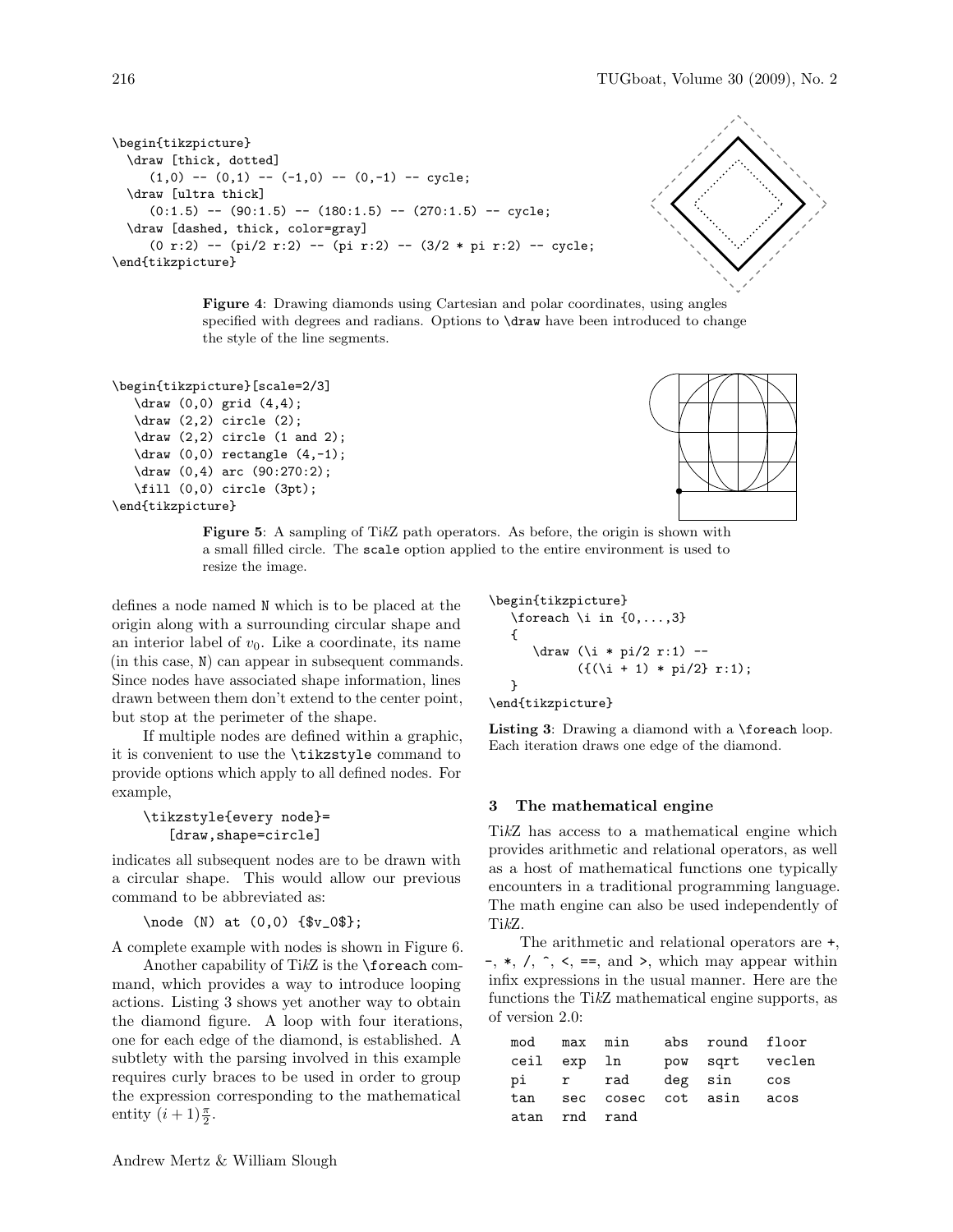```
\begin{tikzpicture}
   % Default actions for each node
   \tikzstyle{every node}=[draw, shape=circle];
   % Define and draw five nodes
   \node (v0) at (0:0) {$v_0$};
   \node (v1) at (0:2) {\$v_1$};\node (v2) at (90:2) {$v_2$};
   \node (v3) at (180:2) {$v_3$};
   \node (v4) at (270:2) {$v_4$};
   % Draw radial edges
   \frac{v0}{ - (v1) (v0) - (v2)}(v0) -- (v3) (v0) -- (v4);
\end{tikzpicture}
                                                                     v_0 \longrightarrow v_1v_2v_3v_4
```
Figure 6: Using nodes.



Figure 7: A 30–60–90 triangle.

As shown earlier, coordinates can be specified using arithmetic. For example:

 $\d$ raw (0,0) -- (360.0 / 7.0 \* 3.0 : 1); Coordinates can also be defined in terms of mathematical functions. For example, Figure 7 shows a 30–60–90 triangle where one of the coordinates has been defined as follows:

\coordinate [label=right:\$C\$] (C) at (1, {sqrt(3)});

Note that curly braces distinguish the case where parentheses are used mathematically and the case where they denote a named coordinate.

Points can also be computed in terms of other points. Basic calculations involving coordinates such as addition, subtraction, and scaling can be performed. For such coordinate calculations, the calc library is required:

#### \usetikzlibrary{calc}

The desired coordinate calculations are then enclosed within  $\frac{1}{2}$  symbols. Examples of these types of calculations are illustrated in Figure 8.

Coordinate calculations can also be used to compute points that are partway between two points. The coordinate calculation

(\$(A)!0.25!(B)\$)

becomes the point that is 25% of the way along the segment from A to B. Figure 9 shows examples of



It is sometimes useful to be able to compute the distance between two points. Although TikZ does not currently have a direct way to do this, it is possible with the let operation and veclen function. The let operation allows coordinates to be defined that are available for just one path. Figure 10 demonstrates a simple use of the let operation; note that the macros used to name points must begin with a p. The let operation also allows extraction of the  $x$  and  $y$  components of a point. An example of this feature is given in Figure 11, which also uses the function veclen to compute the distance between two points.

For example, the centroid of the triangle of Figure 9 can be determined by finding the point of intersection of any two of its medians. This point, labeled D below, can be obtained with the following TikZ statement:



### 4 A few TikZ libraries

Libraries, optionally loaded in the preamble section of a LATEX document, extend the capabilities of TikZ and simplify some kinds of tasks. There are currently more than a dozen different libraries available, providing users with tools to create specific types of diagrams, such as finite-state automata, calendars,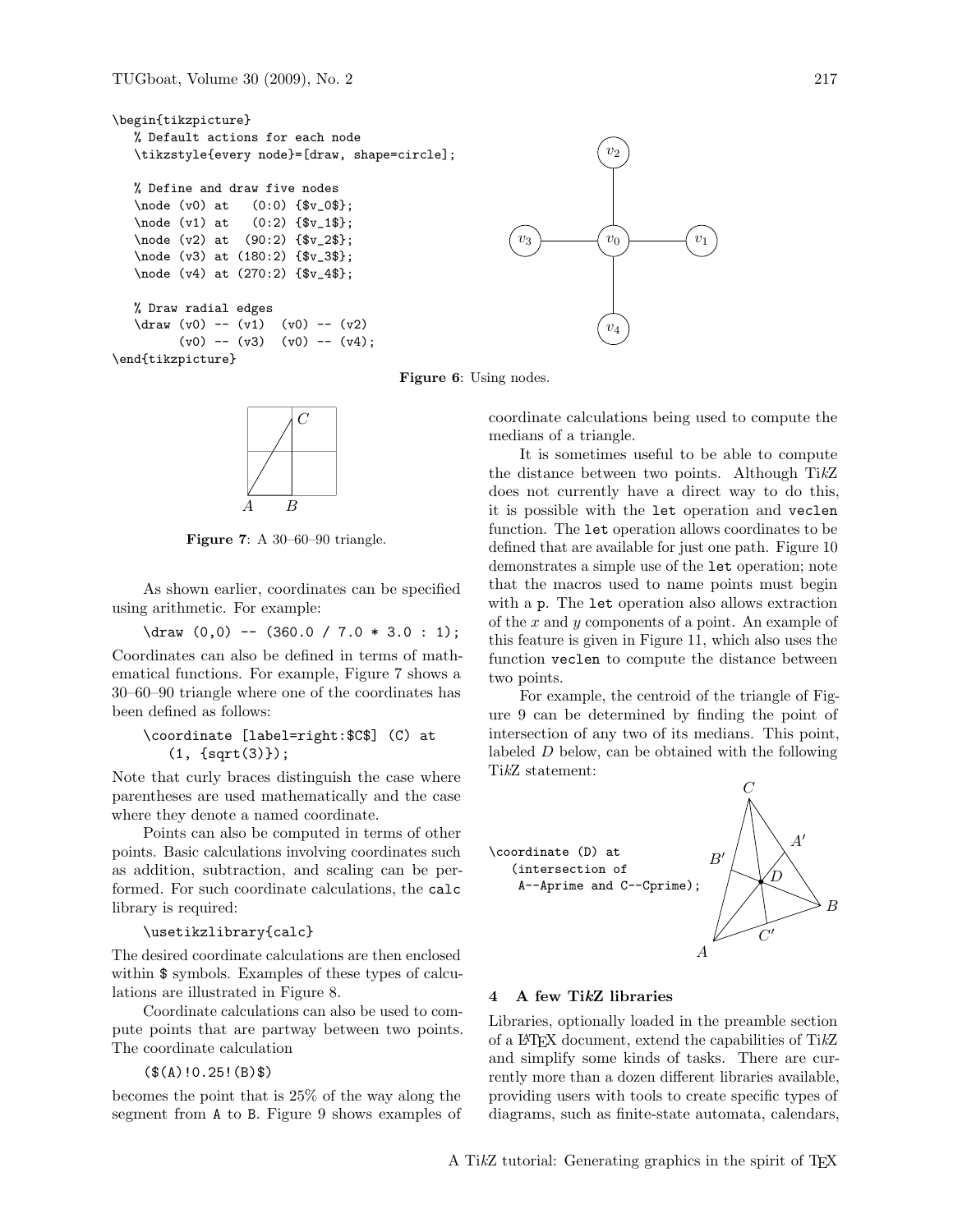```
\begin{tikzpicture}
   \draw[help lines] (0,0) grid (4,2);
   \coordinate[label=below:$A$] (A) at (2, 1);
   % Three points determined from a reference point
   \coordinate[label=above:$B$] (B) at ($2*(A)$);
   \verb+\coordinate[label=above:SC$] (C) at ($$(A) + (-1,1)$$);\verb+\coordinate[label=below:3D$] (D) at ($$(A) - (-1,1)$$);% Mark each point with a filled circle
   \fill (A) circle (2pt) (B) circle (2pt)
         (C) circle (2pt) (D) circle (2pt);
\end{tikzpicture}
```








Figure 9: Using coordinate calculations to determine the medians of a triangle.

```
\begin{tikzpicture}
   \draw[help lines] (0,0) grid (2,2);
  \draw let \pi=(0,0), \p2=(1,2), \p3=(2,0) in
      (\pp1) -- (\pp2) -- (\pp3);
\end{tikzpicture}
```
Figure 10: A simple use of the let operation.





A

Figure 11: Using let to compute the distance between two coordinates.

mind maps, Petri nets, and entity-relationship diagrams. There is even one a bit more whimsical in nature, which typesets a do-it-yourself pattern for a dodecahedron, where the twelve faces can be given arbitrary content. In this section, we examine two of these libraries: automata and mindmap.

The automata library is used to create diagrams

of finite-state automata and Turing machines. The details of one such automaton is given in Figure 12.

For each state of an automaton, the following attributes need to be specified: where on the page it should appear, what text is needed for the state name, and whether or not it is an initial and/or an accepting state. For the current example, this infor-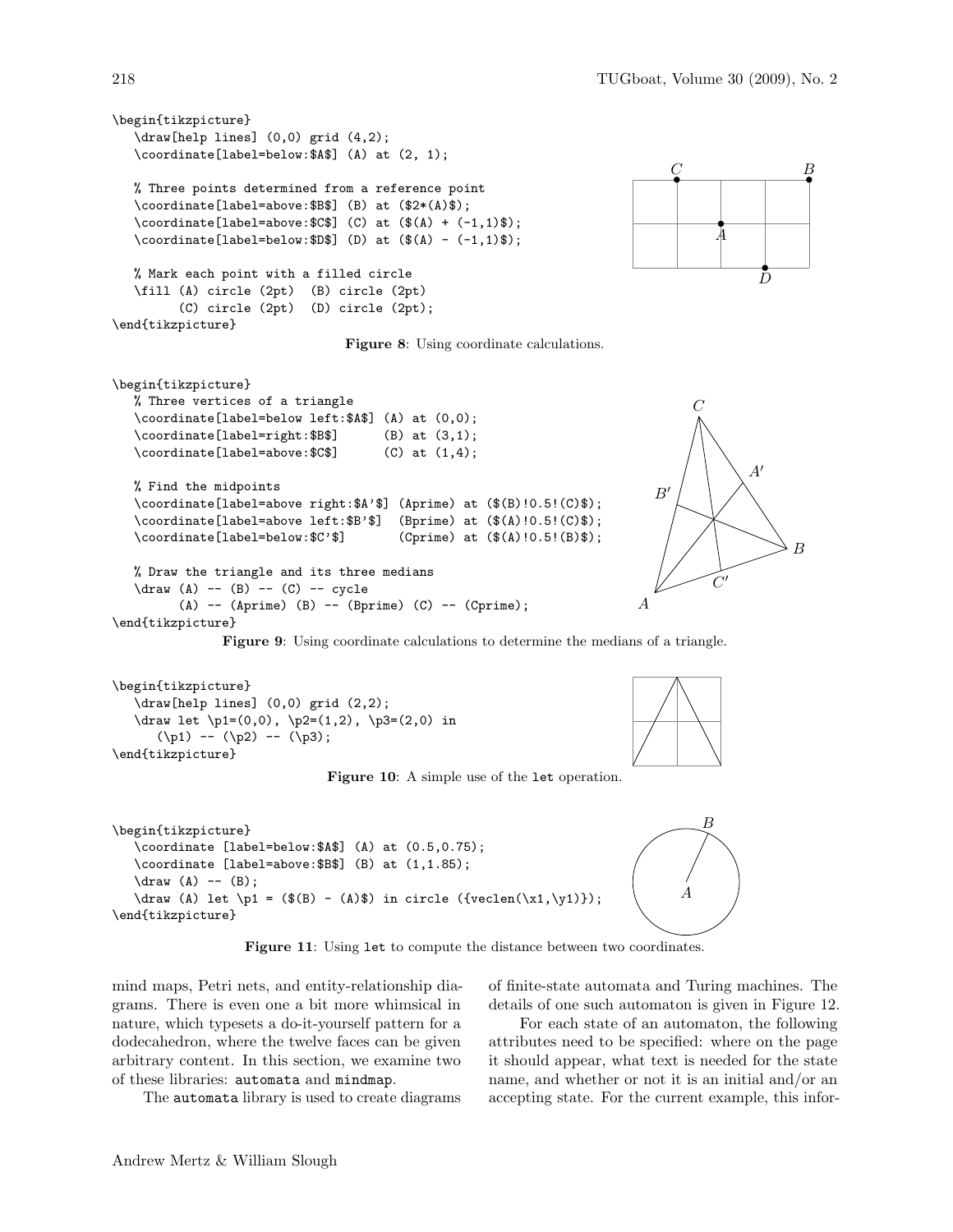#### \usetikzlibrary{automata, positioning} ... \begin{tikzpicture}[>=latex, shorten >=1pt, node distance=0.75in, on grid, auto] % Vertices of automaton  $\setminus \text{node}$ [state, initial]  $(q0)$  {\$q\_0\$}; \node[state] (q1) [right=of q0] {\$q\_1\$}; \node[state, accepting] (q2) [right=of q1] {\$q\_2\$}; \node[state] (q3) [above=of q1] {\$q\_3\$}; % Edges of automaton \path[->] (q0) edge [loop below] node {0} (q0) (q0) edge node {1} (q1) (q1) edge [loop above] node {1} (q1) (q1) edge [bend left] node {0} (q2) (q2) edge [bend left] node {0} (q1) (q2) edge [bend right] node[swap] {1} (q3) (q3) edge [bend right] node[swap] {1} (q0) (q3) edge [loop above] node {0} (q3); \end{tikzpicture} start  $\rightarrow$   $\left( q_0 \right)$   $\longrightarrow$   $\left( q_1 \right)$   $\left( q_2 \right)$  $q_3$ 0 1 1  $\theta$ 0  $1 \nearrow \cup \searrow 1$ 0

Figure 12: A finite automaton drawn with the TikZ automata library.

mation is provided as a sequence of **\node** commands. Information about initial and accepting states is provided as options to this command; the text appears as an argument. Layout on the page is grid based: the positions of states of the automaton are indicated relative to the location of others.

Each edge of the automaton has a source and destination node, but also requires additional information about typesetting the figure. In particular, edges can be drawn as a straight edge or with a bend; also, the edge label can appear on either "side" of its associated edge. (Imagine "driving" along an edge in the indicated direction. The edge label is either on your left or your right.)

Referring again to Figure 12, note that edge information is given in one extended \path command. By default, edges are drawn as straight edges, but this behavior can be modified with bend options. The swap option changes the default position of the edge label, from left to right.

Options provided to the tikzpicture environment specify such things as the type of arrowhead desired, the spacing of nodes on the grid, and the amount of space to leave between an arrowhead and a circular state.

The high-quality output made possible by the automata library can be used in conjunction with other software concerned with formal languages and automata theory. One such system is JFLAP [13], which allows users to draw and simulate automata. The creation of state diagrams with JFLAP is easily accomplished with mouse and keyboard interactions. We have implemented a translation utility [9] which

converts automata stored in the JFLAP file format to TikZ format, providing an avenue for typeset output while freeing the user from knowing the underlying TikZ language details.

The mindmap library provides support for drawing hierarchical structures consisting of multicolored, filled shapes with text and annotations. Figure 13 shows an example of a diagram created with this library.

In our example, there is one root node, bicycle, with three children: *tandem bicycle*, *mountain bicy*cle, and road bicycle. The latter child, in turn, has two children of its own. Observe how this hierarchical information is conveyed within the TikZ code: one root, with three children, and two further child nodes. The grow option provides an angle indicating where the child node should appear relative to its parent. For this example, we scaled the entire diagram by 65% to adjust the size of the circles. For this to be done correctly, the transform shape option is a crucial requirement.

### 5 CircuiTikZ

CircuiTikZ [12] is intended for drawing electrical networks and is based on TikZ, as the name implies. It is inspired by circuit-macros [1], a system based on the m4 macro language.<sup>∗</sup> However, unlike that system, all processing is performed within the context of TikZ, so circuits can be edited directly in the TFX source document.

<sup>∗</sup> As an aside, circuit-macros is capable of producing PGF output.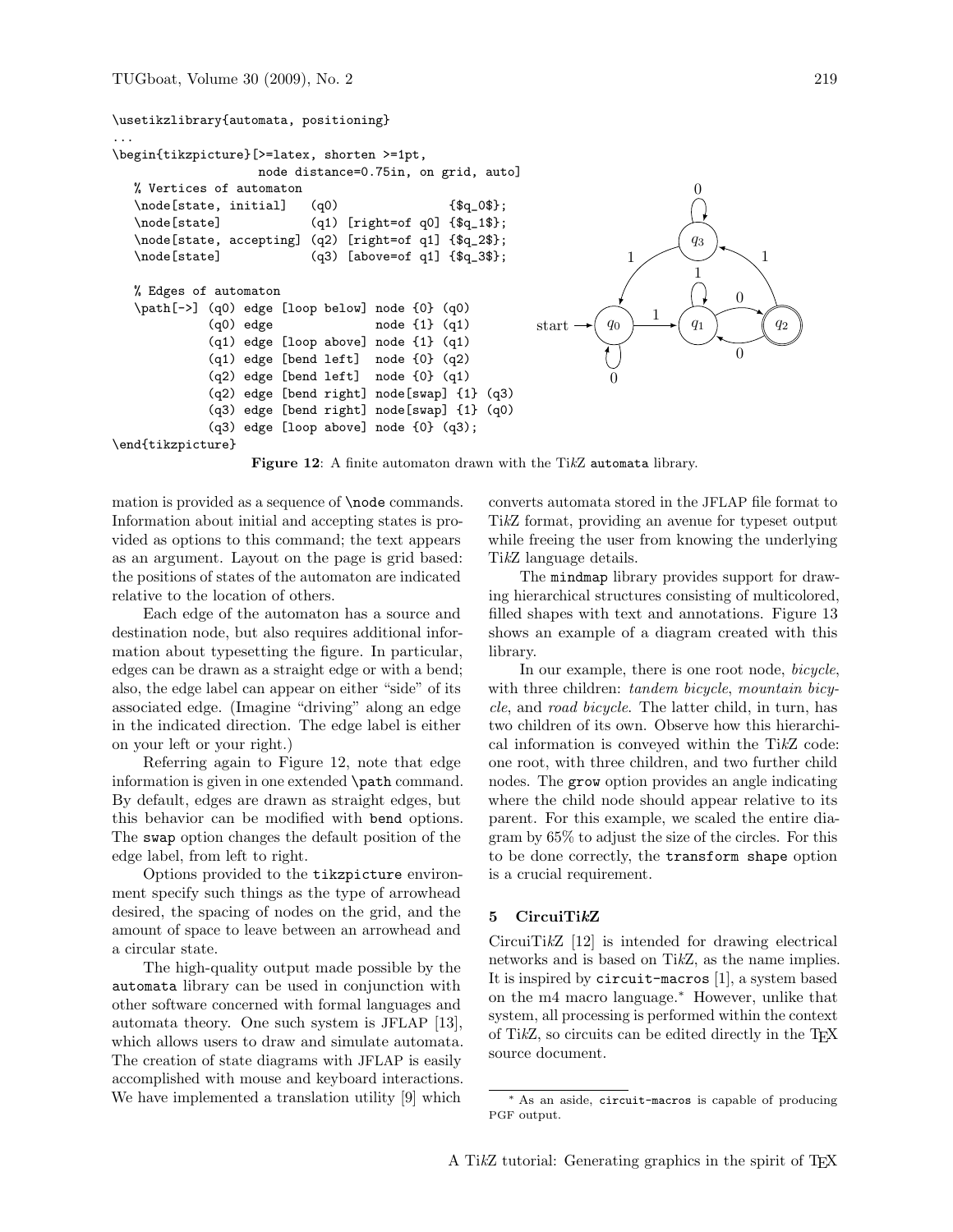

Figure 13: Example output of the mindmap library.



Figure 14: A sampling of circuit symbols available from CircuiTikZ.

Figure 14 shows some of the symbols which are available within CircuiTikZ. Symbols for both American and European electrical conventions are available.

Figure 15 shows how one might draw a diagram for an RLC circuit. As can be seen, its specification uses Cartesian coordinates and a sequence of \draw commands. Most of these commands specify a starting and ending point, along with a symbol (such as a resistor) to draw midway between these two points. Observe how electrical connections are not explicitly described as filled circles, but instead use the option \*-\* to indicate the connections at both ends. The grid was included as an aid to understand how the diagram was constructed. The origin for this diagram appears at the lower left corner.

# 6 Combinatorial graphs via tkz-graph

Combinatorial graphs, as opposed to graphs of functions, are the structures studied in the branch of mathematics known as graph theory. Drawing such graphs is an application made-to-order for TikZ. However, several other packages, tkz-graph and tkz-berge [8], are specialized for this task and provide simplifications.

Figure 16 provides a glimpse of the possibilities with the tkz-berge package. This package, named in honor of the mathematician Claude Berge, is primarily intended for drawing the well-known graphs in the field. Rather than explore the details of this package, we instead turn our attention to tkz-graph which can be used to draw arbitrary graphs.

Figure 17 illustrates a five-vertex graph drawn in three different styles. One attractive feature of this package is that it is very easy to switch from one style to another, primarily by stating the desired style as an option. As a minor complication, when vertex labels appear outside their respective vertices, as in the middle graph of Figure 17, additional information about relative location must be supplied.

Figure 18 provides the details needed to draw this graph in the "normal" style, information conveyed in the \GraphInit command. Mathematically, it is unimportant where each vertex appears on the page. However, in order to draw the graph, a location is needed for each of the vertices. Of the various ways allowed to specify these locations, we have chosen to use a Cartesian coordinate system. Each \Vertex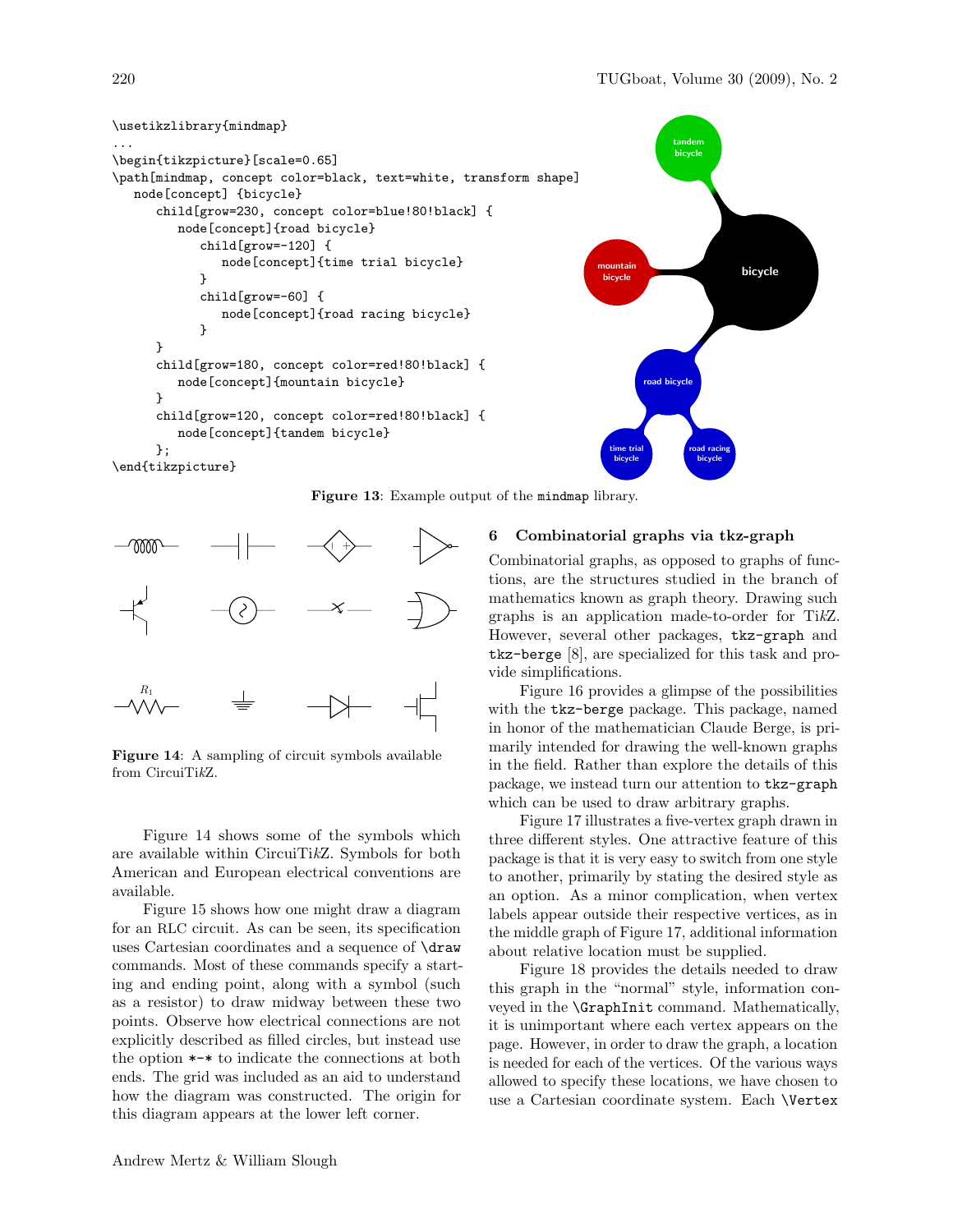TUGboat, Volume 30 (2009), No. 2 221







Figure 16: A brief gallery of graphs drawn by tkz-berge. Images created by Alain Matthes.



Figure 17: An undirected graph drawn with tkz-graph in three different styles: normal, classic, and simple.

command introduces a desired location and a vertex name. Each edge of the graph is specified with an \Edge command.

To change the drawing so vertex labels are omitted simply requires a modification to the GraphInit command:

# \GraphInit{vstyle=Simple}

To change the appearance of the graph so vertex labels appear next to their respective vertices, two changes are required. First, the vertex style is changed:

# \GraphInit{vstyle=Classic}

To specify each label position, another option is included in each Vertex command. So, for example, since vertex C is in the northeast corner relative to its vertex, we use a specification of 45◦ :

 $\text{Vertex}[x=4, y=4, Lpos=45]$  {C}

A small syntactic detail is worth noting here: in TikZ, commands are terminated with a semicolon, but no semicolons are required with tkz-graph.

The addition of just one line to our example,

#### \tikzset{EdgeStyle/.style={post}}

yields a directed graph, as shown in Figure 19. Including the label option to each Edge command provides a way to describe a weighted, directed graph, as illustrated in Figure 20.

### 7 Two-dimensional constructions via tkz-2d

The tkz-2d package [7] is a collection of macros intended to simplify the construction of diagrams in a two dimensional Cartesian coordinate system. It has particular strengths in the realm of geometric constructions, as it provides higher level abstractions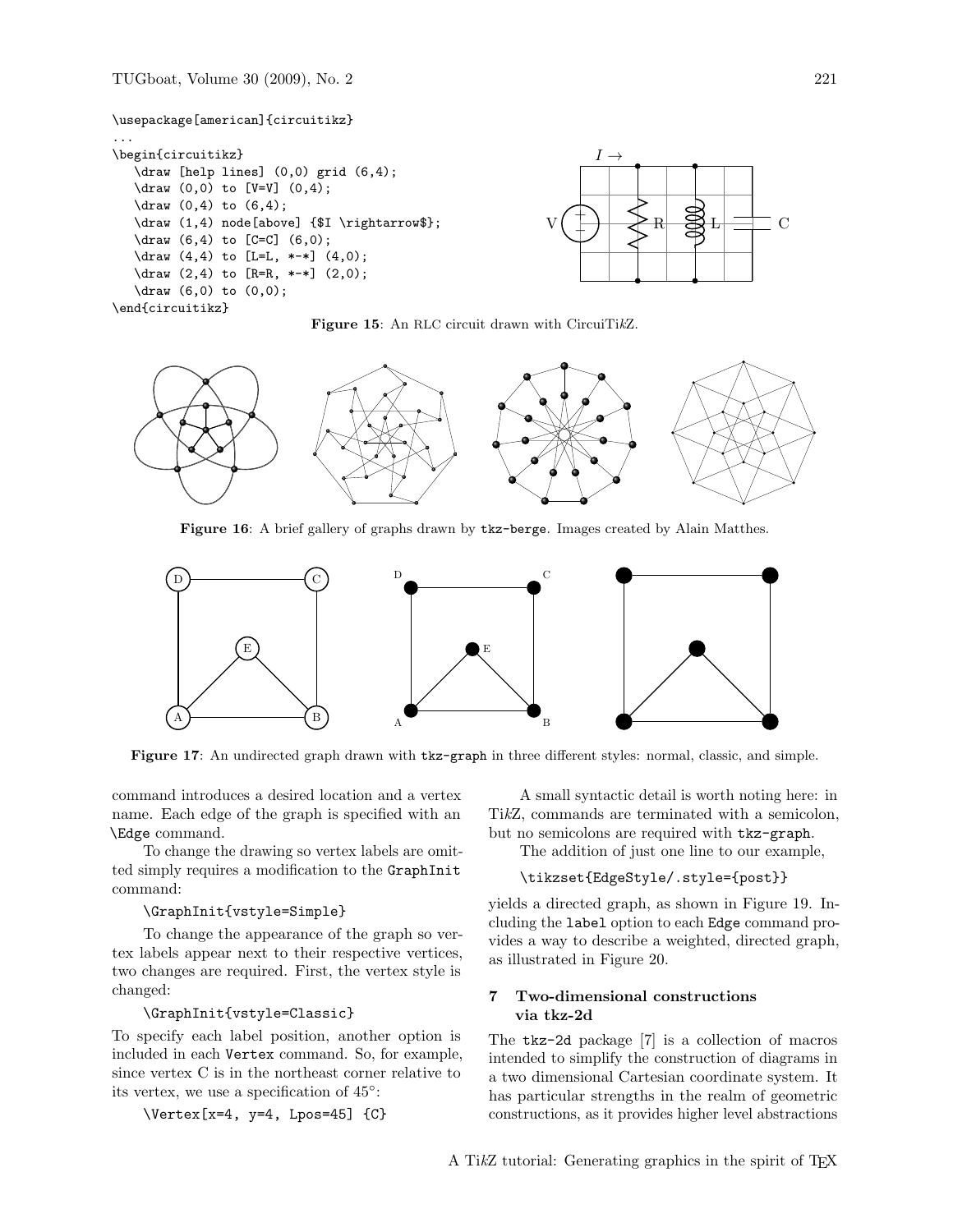```
\usepackage{tkz-graph}
...
\begin{tikzpicture}
    % Initialize tkz-graph
    \GraphInit[vstyle=Normal]
    % Vertices
    \Vertex[x=0, y=0] {A}
    \Vertex[x=4, y=0] {B}
    \text{Vertex}[x=4, y=4] {C}
    \Vertex[x=0, y=4] {D}
    \Vertex[x=2, y=2] {E}
    % Edges
    \left( A \right) (B) \left( B \right) (C)
    \left\{ \text{C}(D) \right\} \left\{ \text{D}(A) \right\}\left( A \right) \left( E \right) \left( E \right) \left( B \right)\end{tikzpicture}
                                                                                         \overline{A} \overline{B} \overline{B} \overline{B}\Gamma D \rightarrow C
                                                                                                     E
```




```
\usepackage{tkz-graph}
\usetikzlibrary{arrows}
...
\begin{tikzpicture}
   % Initialize tkz-graph
   \GraphInit[vstyle=Normal]
   \tikzset{EdgeStyle/.style={post}}
   % Vertices
   \Vertex[x=0, y=0] {A}
   \Vertex[x=4, y=0] {B}
   \Vertex[x=4, y=4] {C}
   \Vertex[x=0, y=4] {D}
   \Vertex[x=2, y=2] {E}
   % Edges
   \Edge[label=$10$](A)(B) \Edge[label=$5$](B)(C)
   \Edge[label=$20$](C)(D) \Edge[label=$8$](D)(A)
   \Edge[label=$30$](A)(E) \Edge[label=$16$](E)(B)
\end{tikzpicture}
                                                             A \rightarrow 10 \rightarrow B
                                                             D \longleftarrow 20 \longleftarrow (C
                                                                      E
                                                                      10
                                                                                5
                                                                      20
                                                              8
                                                                  30 16
```
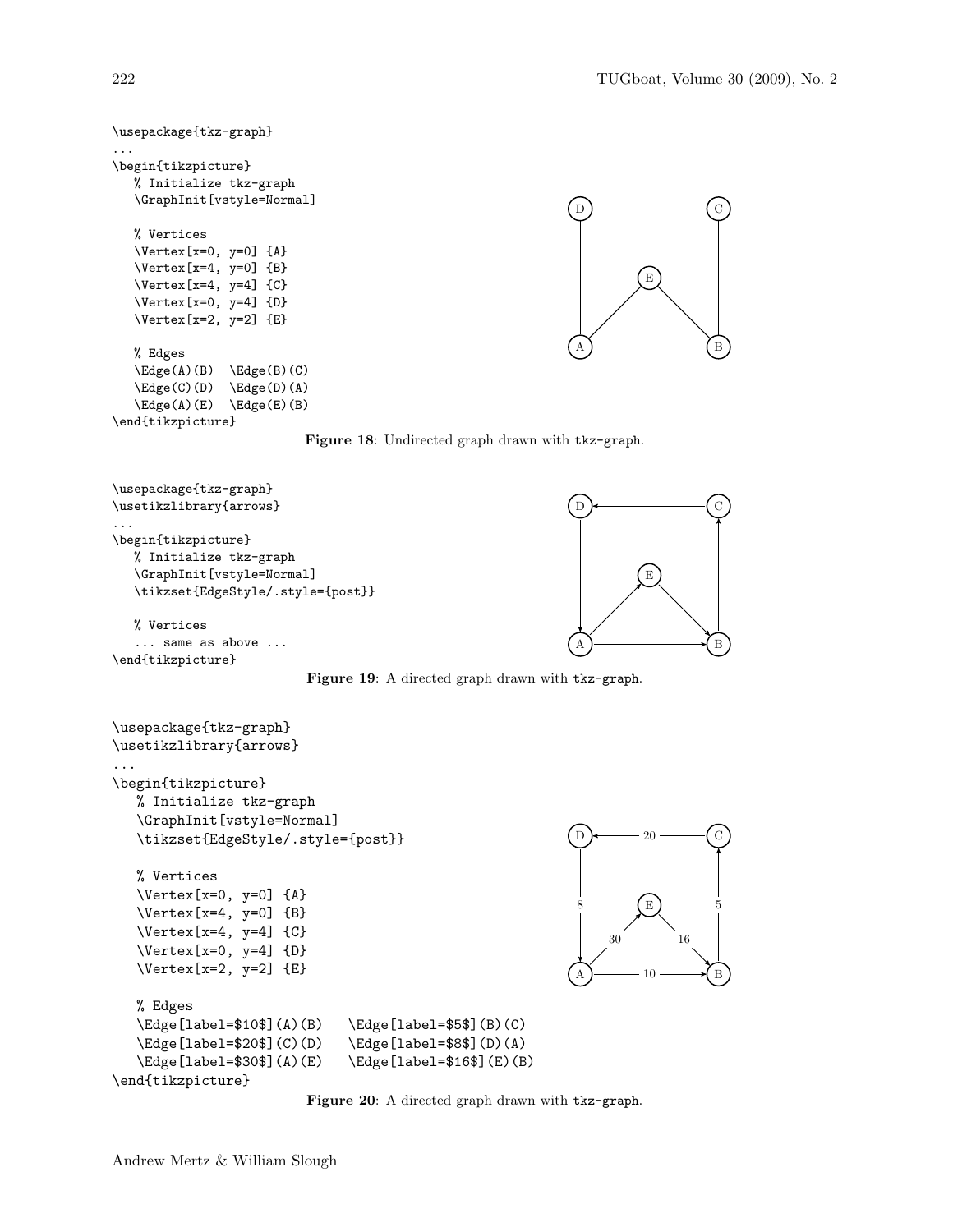

Figure 21: A brief gallery of pictures drawn by tkz-2d. Images created by Alain Matthes.

```
\begin{tikzpicture}
  % Initialize tkz-2d
   \tkzInit
   % Define and label two points, A and B, and a segment joining them
   \tkzPoint[pos=left](1,1){A}
   \tkzPoint[pos=right](4,2){B}
   \tkzSegment[style=thick](A/B)
   % Construct two circles, each with radius AB
   \tkzCircle(A,B)
   \tkzCircle(B,A)
  % Find and label the intersection points
   % C and D of the two circles
   \tkzInterCC(A,A,B)(B,B,A){C}{D}
   \tkzDrawPoint[pos=above left](C)
   \tkzDrawPoint(D)
   % Draw the remaining sides of the equilateral triangle
   \tkzPolySeg(A,C,B)
   % Draw a perpendicular bisector
   \tkzMidPoint(A,B){E}
   \tkzSegment[style=dashed](C/D)
                                                                              A
                                                                             \overline{C}
```

```
% Mark the 90 degree angle
  \tkzRightAngle(A/E/C)
\end{tikzpicture}
```


compared to those available to the TikZ user. The illustrations shown in Figure 21 provide a glimpse of the possibilities afforded by this package.

For an example of tkz-2d, we consider a geometric construction due to Euclid. In this construction, a line segment is given and the goal is to construct an equilateral triangle, one side of which is the given segment. A similar construction appears as a tutorial in the TikZ manual, although we feel the approach made possible by tkz-2d is more natural.

Figure 22 provides the full details of the con-

struction. We begin by introducing two points, specifying the position and label information, using the \tkzPoint command. The two circles are drawn with the \tkzCircle command, given the center and implied radius. The most complicated statement shown here is \tkzInterCC which computes the intersection points of the two circles, storing their coordinates in C and D. The remainder of the construction follows easily from tkz-2d primitives.

B

E

D

A second example of the tkz-2d package is shown in Figure 23. Observe that the starred form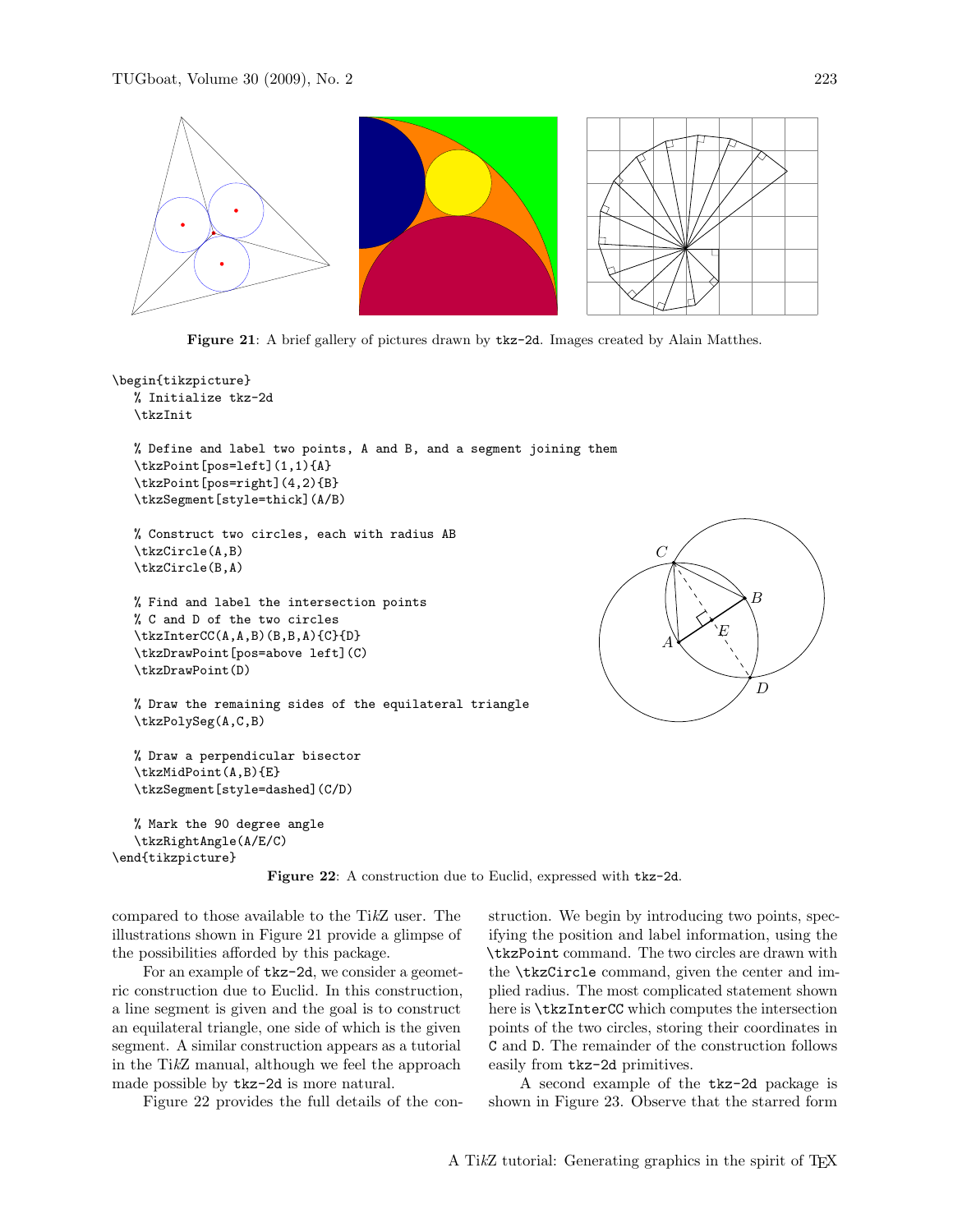```
\begin{tikzpicture}[scale=1/2] % scaled to half-size
  % Initialize tkz-2d
  \tkzInit
  % Define three points of a 3-4-5 right triangle
  \tkzPoint*(0,0){C}
  \tkzPoint*(4,0){A}
  \tkzPoint*(0,3){B}
  % Draw the three sides of the triangle
  \tkzPolygon(C,A,B)
  % Create a 4 by 4 grid and move it down
  \begin{scope}[yshift=-4cm]
      \tkzGrid(0,0)(4,4)
   \end{scope}
  % Create a 3 by 3 grid and move it left
  \begin{scope}[xshift=-3cm]
      \tkzGrid(0,0)(3,3)
  \end{scope}
  % Create a 5 by 5 grid for the hypotenuse
  \begin{scope}[yshift=3cm, rotate=-atan(3/4)]
      \tkzGrid(0,0)(5,5)
  \end{scope}
\end{tikzpicture}
```


Figure 23: An illustration of the Pythagorean theorem drawn with tkz-2d.

of the \tkzPoint command used here causes a point to be defined, but no corresponding label is drawn. Another interesting aspect of this example is the use of the TikZ scope environment to limit the effect of the shift and rotation operations applied to each of the three grids.

A few comments about these examples. Like tkz-graph, semicolons are not needed to terminate commands. Unlike TikZ, the use of spaces to separate arguments within tkz-2d commands is not allowed, an unfortunate requirement in our opinion. Finally, it is possible to blend "pure" TikZ commands with tkz-2d commands.

### 8 GeoGebra and TikZ

GeoGebra [4] is a software system intended for mathematics education. Although not limited to geometry, GeoGebra is an example of an interactive geometry system. In these systems, geometric constructions can be performed using fundamental objects such as points, lines and circles. After the construction is complete, it can be modified by dragging points or moving sliders, while preserving the key geometric relationships that defined the construction.

Figure 24 shows a GeoGebra session involving the geometric construction considered in Section 7. In contrast to specifying such a construction with



Figure 24: Screen image of a GeoGebra session.

TikZ commands, this construction was driven by the menus provided by the GUI presented by GeoGebra, involving construction choices such as "circle with center through point", "intersect two objects", and "segment between two points". In brief, GeoGebra provides for geometric constructions in a menu-driven approach, unlike the language-based approaches of TikZ and tkz-2d.

A relatively new feature of GeoGebra is its ability to export to the PGF/TikZ format. Once a con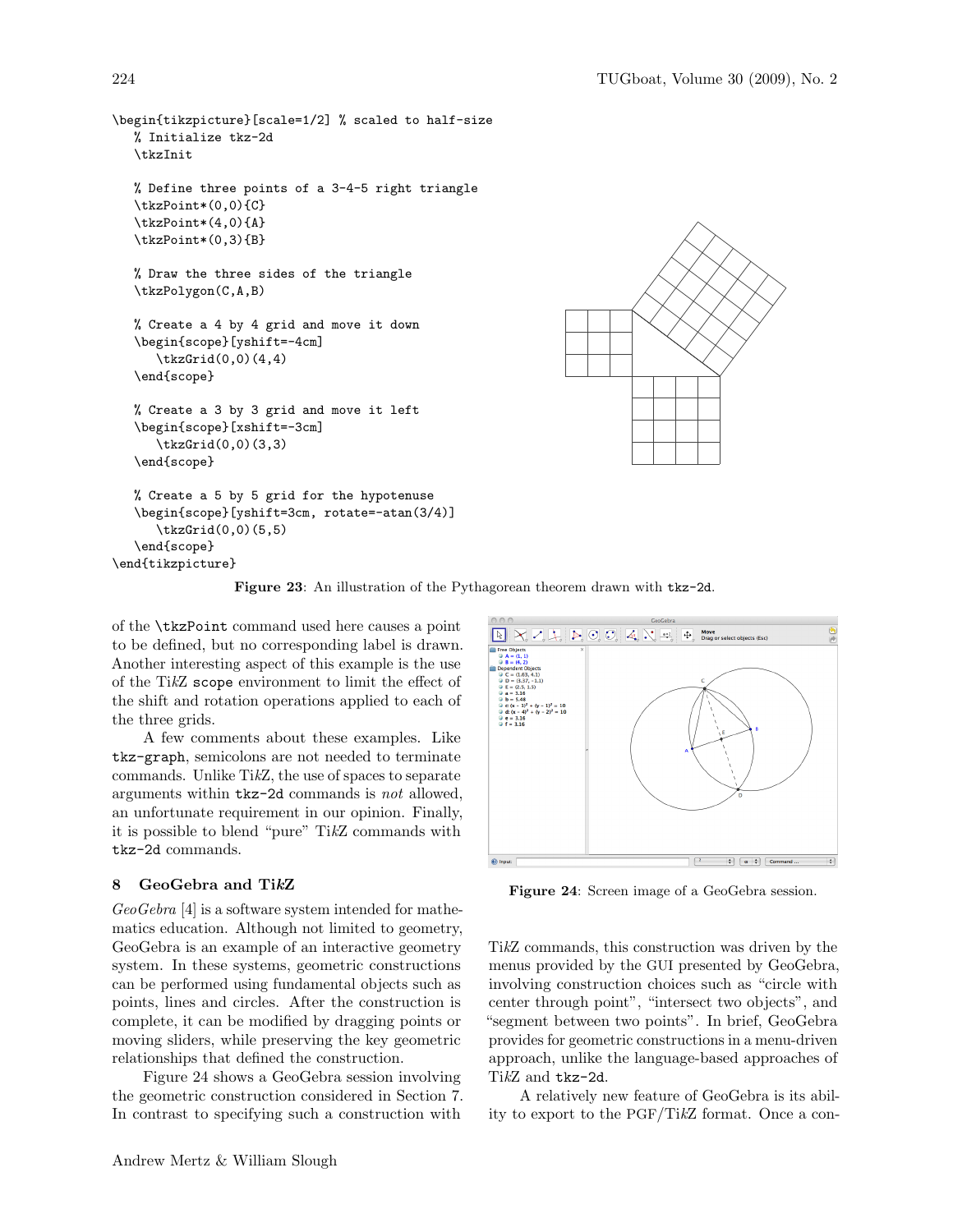struction is complete, it can be exported to TikZ format with a simple menu choice. The resulting tikzpicture environment can be placed in a TEX document. This feature provides an avenue for producing high quality graphics output without the overhead of learning TikZ language details. There are currently four different output formats supported: LATEX, plain TEX, ConTEXt, and the LATEX beamer class. (See [10] and [17], for example, for information about Beamer.) With the beamer format, the geometric construction is formatted for a "play-by-play" presentation, since pauses are inserted after each key construction step.

The GeoGebra software is free — it is open source and licensed under the GNU General Public License. Since it is based on Java, it runs on many different computer systems.

### 9 PDF and SVG output

For many users of TikZ, the overall aim is to generate several desired graphics, merging them with text to produce one document. However, there are situations where one simply wants to generate a collection of graphics images in PDF format, one per file.

Stand-alone PDF can be generated through the use of the preview package [5] and pdftk, the PDF toolkit [14], free software licensed under the GNU GPL and available for many computer systems. A schematic of the work flow needed to produce standalone PDF is shown in Figure 25.

With an appropriately constructed LATEX file, pdflatex will generate a PDF file, where each page consists of a tightly cropped image obtained from a tikzpicture environment. The PDF toolkit has a "burst" mode which can then be used to obtain the desired files, one image per file.

Listing 4 illustrates how to use the preview package for this purpose. For some situations, producing tightly cropped graphics is a bit too aggressive. However, the preview package conveniently allows the amount of cropping to be specified. In this example, we have specified a two point margin around the edges of the graphic by setting the length \PreviewBorder.

SVG [6], scalable vector graphics, is a format intended for use on the World Wide Web, in large measure due to its ability to obtain scalable graphical rendering within a browser. One of the supported output formats of PGF, and therefore TikZ, is SVG. Unfortunately, as is explained in the TikZ manual, there are some serious restrictions on the types of TikZ pictures which can be converted.

Happily, there are alternate routes for producing SVG output which do not suffer from these restric-

```
\documentclass{article}
% Use TikZ and any associated libraries
\usepackage{tikz}
\usetikzlibrary{arrows, automata}
```
\usepackage[tightpage, active]{preview} \setlength{\PreviewBorder}{2pt} \PreviewEnvironment{tikzpicture}

\begin{document}

```
\begin{tikzpicture} % First picture
  ...
  \end{tikzpicture}
  \begin{tikzpicture} % Second picture
  ...
  \end{tikzpicture}
  ... % Other pictures
\end{document}
```
Listing 4: Using the preview package to generate tightly-cropped graphics images, one per page.

tions. In fact the technique, shown in Figure 26, is very similar to that for the production of stand-alone PDF. The key difference lies in the conversion of PDF to SVG, which can be accomplished with pdf2svg [2], a free utility.

### 10 Summary

TikZ is a very capable system which integrates vector graphics with TEX. Since its inception roughly four years ago, it has continued to evolve, gaining new capabilities and features. Moreover, a variety of other programs which can export to TikZ and/or PGF formats provides some evidence of its acceptance and popularity in the TEX world. Although not shown in our examples, TikZ's support for color allows for very compelling graphics, especially in conjunction with Beamer documents.

For some specialized domains, such as graph theory and theory of computing, there are relatively simple techniques which utilize TikZ to produce graphics that meet or exceed the quality of figures found in textbooks and journals in those areas.

#### References

- [1] Dwight Aplevich. M4 macros for electric circuit diagams in LATEX documents. http: //mirror.ctan.org/graphics/circuit\_macros/ doc/CMman.pdf.
- [2] David Barton. pdf2svg. http://www. cityinthesky.co.uk/pdf2svg.html.
- [3] Kjell Magne Fauske. T<sub>F</sub>Xample.net: Ample resources for TEX users. http://www.texample. net/.